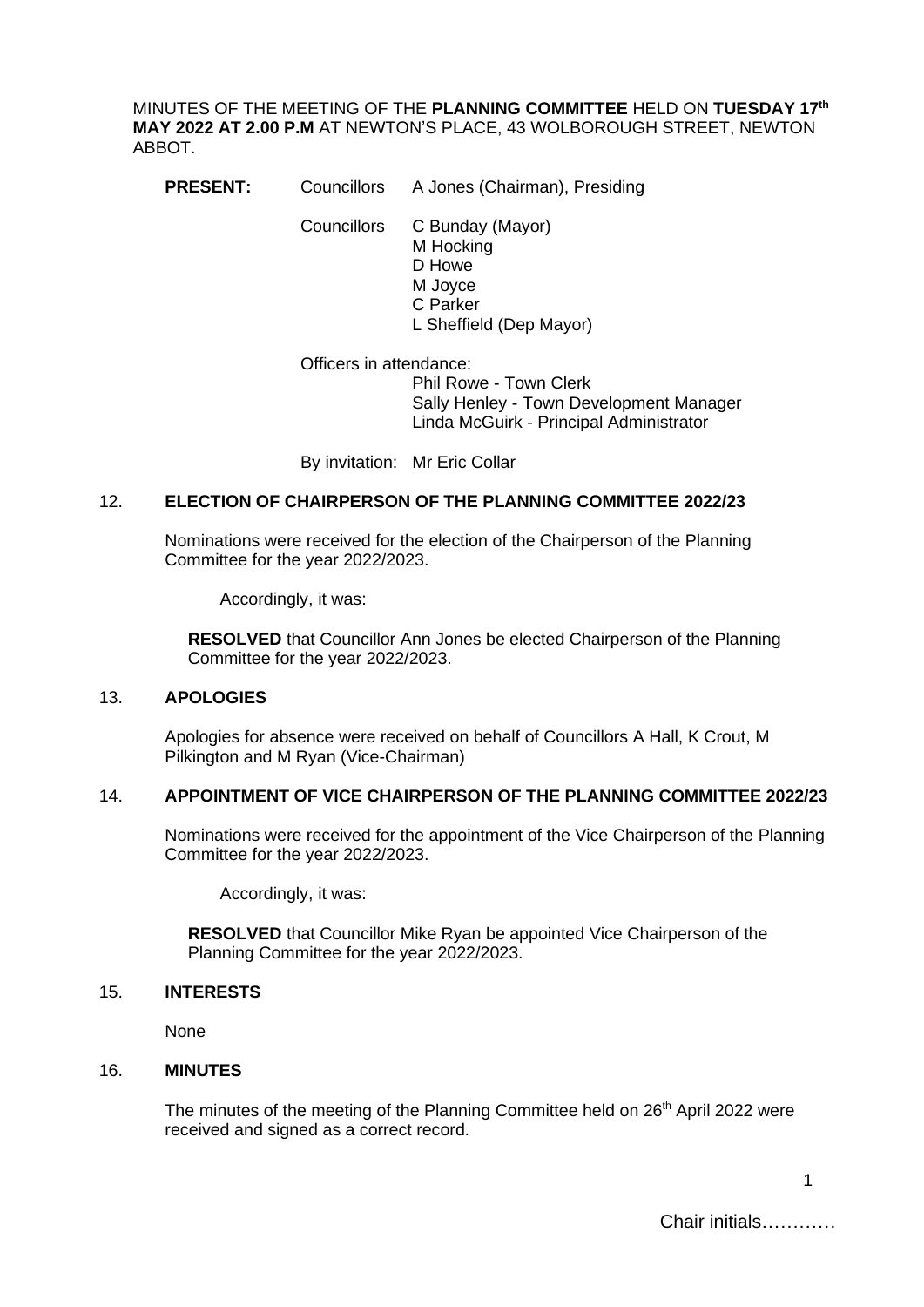### 17. **PUBLIC PARTICIPATION**

None.

## 18. **CONSIDERATION OF LOCAL PLAN & NEIGHBOURHOOD DEVELOPMENT PLAN**

The Committee reaffirmed their recommendation that applications for all new build properties and where appropriate refurbished sites, give regard to the policies included in the Newton Abbot Neighbourhood Development Plan 2016-2033 (NANDP) which contributes to the District Local Plan. In particular, to the inclusion of renewables within the development as per Policy 1 NANDP and given the rise in electric vehicles, that any such application with an off-street parking space, consider the installation of an electrical vehicle charging point as per Policy 2 NANDP. In addition, the Committee recommended that new build properties should include provision for a sustainable heating system given the Government's intention to cease the use of mains gas central heating from 2025.

### 19. **COMMITTEE TERMS OF REFERENCE**

The Committee gave due consideration to the Terms of Reference for the Planning Committee, circulated prior to the meeting.

Accordingly, it was:

**RESOLVED** that the Terms of Reference for the Planning Committee be hereby, approved and adopted.

### 20. **PLANNING APPLICATIONS**

### **BRADLEY**

Nil.

#### **BRUNEL**

Nil.

#### **BUCKLAND & MILBER**

1 22/00778/HOU

2 Silverwood Avenue Newton Abbot Devon TQ12 4LG Single storey side extension and addition of small mono-pitched porch to principle elevation.

#### **RECOMMENDATION:** No Objection

2 22/00711/FUL 33 Moorland View, Newton Abbot, Devon, TQ12 4EP Dwelling with parking.

**RECOMMENDATION:** Object; The development will have a detrimental effect on the street scene and is considered to be overdevelopment of the site with poor access and restricted parking.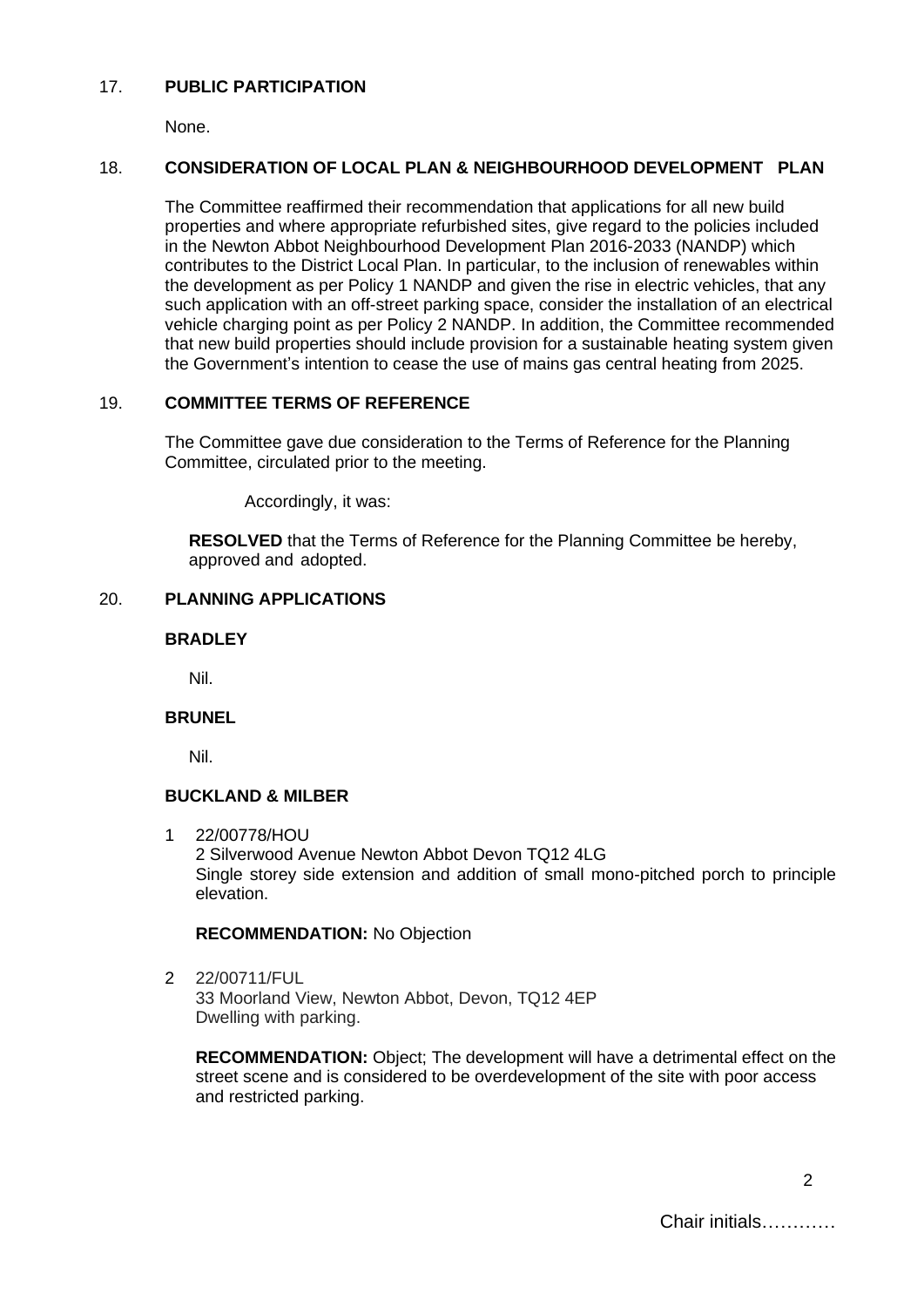#### **BUSHELL**

3 22/00396/FUL

66 Queen Street, Newton Abbot, Devon, TQ12 2ER Change of use from offices to two flats and roof extension and loft conversion to form one additional flat

**RECOMMENDATION:** No Objection providing adequate bin storage is included.

4 22/00612/FUL

18 Wood View, Newton Abbot, Devon, TQ12 1YX Canopy and front extension, including timber cladding

#### **RECOMMENDATION:** No Objection

*The Town Clerk declared a non-pecuniary interest in the application.*

#### **COLLEGE**

5 22/00809/TPO

Highwood Grange Courtenay Road Newton Abbot Devon TQ12 1QS Coppice stem of one Holm oak and crown lift one Western red cedar to 2.5m above ground level.

**RECOMMENDATION:** No Objection, would prefer the crown lift of the Western Red Cedar to be 3.5m

6 22/00813/CAN

Keyberry View Courtenay Road Newton Abbot Devon TQ12 1HY Pollard five Holm oaks and crown reduce two Holm oaks by up to 5m

**RECOMMENDATION:** No Objection, suggest T1, T2, T3 and T4 are reduced by 3m

7 22/00825/CAN 10 South Road Newton Abbot Devon TQ12 1HQ Pruning and felling works as specified in submitted schedule

**RECOMMENDATION:** No Objection

#### 8 **Major Planning Application**

22/00579/MAJ

Development Site, 22 - 26 Wolborough Street, Newton Abbot, Devon Erection of a part four, part five storey building to provide 38 residential units (Class C3) and associated facilities with retail accommodation at ground floor levels (Class E/Sui Generis

**RECOMMENDATION:** No Objection. The Town Council supports the development of the site.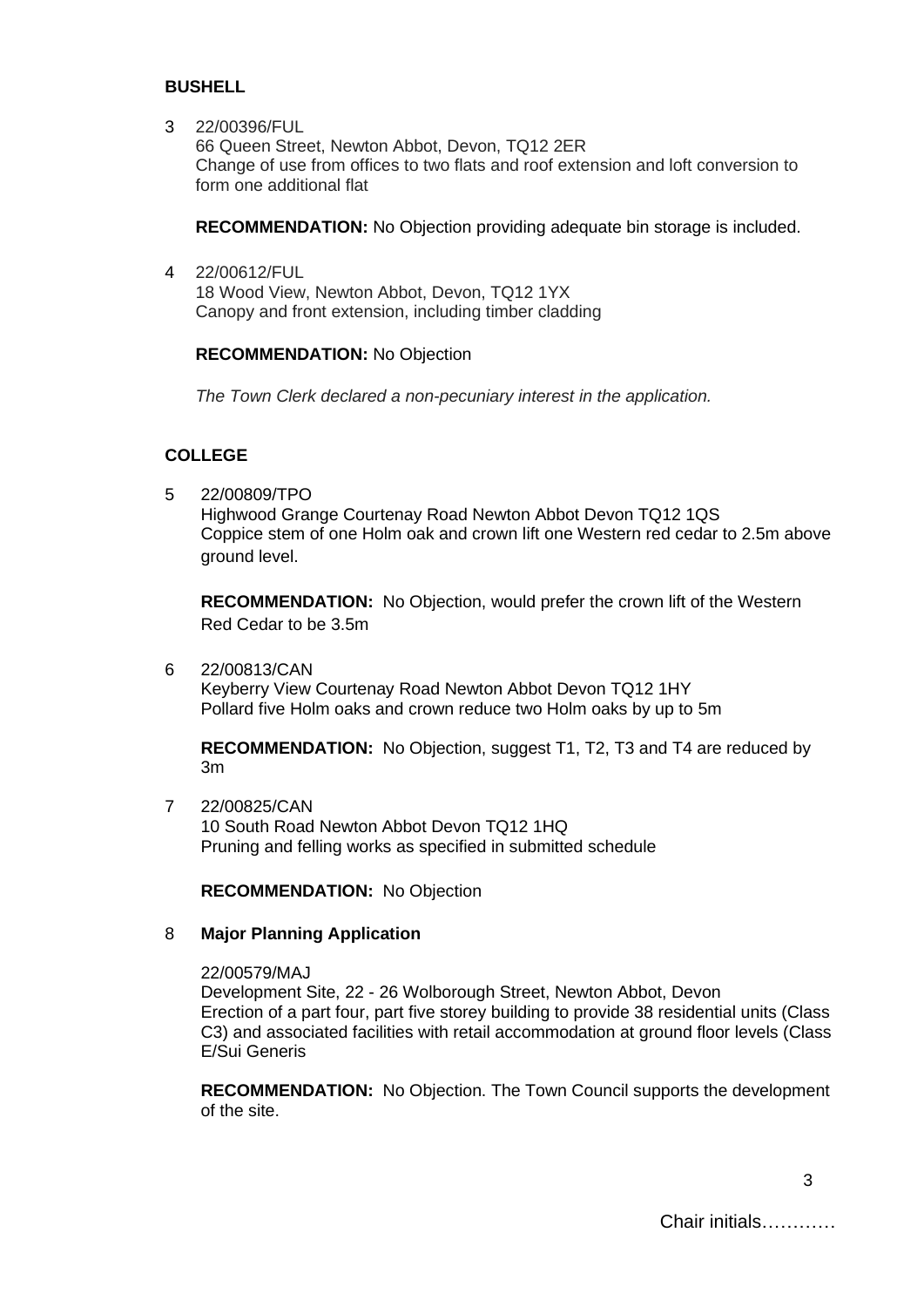9 22/00693/FUL

22A Coach Road, Newton Abbot, Devon, TQ12 1EW Change of use of commercial building to form new dwelling to include a extension, alterations and landscaping

#### **RECOMMENDATION:** No Objection

10 22/00834/DCR3

Polish Camp Road South Of Trago Mills Roundabout Stover Devon TQ12 6QQ Consultation from Devon County Council on application under Town & Country Planning General Regulations 1992 - Regulation 3 for proposed new 65m road and footpath to access Stover Golf Club (DCC ref HS/DCC/4297/2022

**RECOMMENDATION:** No Objection

#### 21. **NAMING OF STREETS**

None

## 22. **TEIGNBRIDGE DISTRICT COUNCIL**

(a) Planning Committee

None

(b)Applications

None

#### 23. **DEVON COUNTY COUNCIL**

22/00834/DCR3

Polish Camp Road South Of Trago Mills Roundabout Stover Devon TQ12 6QQ Consultation from Devon County Council on application under Town & Country Planning General Regulations 1992 - Regulation 3 for proposed new 65m road and footpath to access Stover Golf Club (DCC ref HS/DCC/4297/2022).

**RECOMMENDATION:** No Objection.

#### 24. **PLANNING APPLICATIONS AT VARIANCE WITH TOWN COUNCIL'S OBSERVATIONS**

None

# 25. **APPLICATIONS IN NEIGHBOURING PARISHES**

None.

## 26. **LATE CORRESPONDENCE**

None.

## 27. **DATE OF NEXT MEETING**